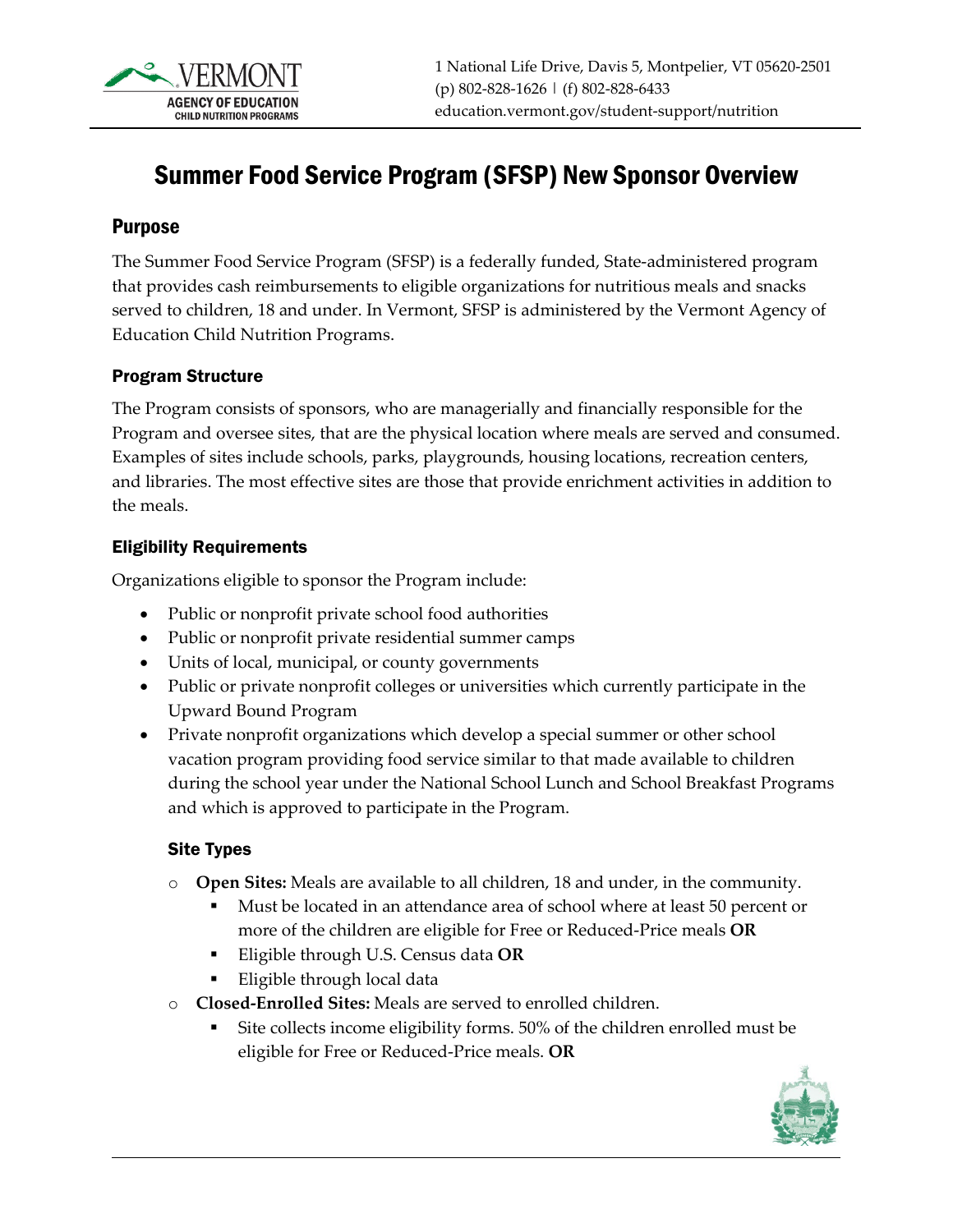- **Located in an attendance area of school where at least 50 percent or more of the** children are eligible for Free or Reduced-Price meals **OR**
- Eligible through U.S. Census data
- o **Residential Camps:** Offer regularly scheduled food service along with organized activities for enrolled residential or day campers.
	- Site must collect and maintain individual income eligibility applications from enrolled participants and camp is reimbursed for those enrolled participants who meet the Free and Reduced-Price eligibility guidelines.

# Requirements to Participate in the Program

## Online Application Packet and Claims for Reimbursement

New Sponsors must sign a Permanent Agreement to participate in the program. The State agency will create an account on behalf of the organization within the Child Nutrition Programs Application and Claiming System. The organization must complete an annual Application Packet within the online system as a renewal of the Permanent Agreement and to provide the State agency with information about the organization and their food service operations. The organization will be responsible for keeping their application up-to-date with any changes to their organization, food service program, and related meal service operations. The organization will be responsible for submitting accurate monthly claims for reimbursement within the online system.

## Press Release and Health Department Notification

Sponsors must issue a press release advertising the program and non-discrimination information. Sponsors must notify the Health Department of program operation in case they would like to conduct an inspection.

## Pre-Approval Visit and Administrative Review

New Sponsors operating the Program will receive a pre-approval visit from the State agency prior to program operation. This pre-approval visit is performed to ensure the Sponsor is capable of administering the Program in compliance with federal and State regulations. New Sponsors will also receive an administrative review from the State agency within their first year of operation.

## **Training**

Sponsors must attend annual Summer Food Service Sponsor Training provided by the State agency. Regional trainings are offered throughout the state. At least one representative from the Sponsoring organization must participate. This training covers all aspects of Program operations. Sponsors are required to provide training annually to anyone involved in any Program operations. This training must be documented. Training topics must include:

- Program Overview
- Meal Pattern Requirements
- Point of Service (POS) Meal Counting Procedures
- Food Safety and Sanitation
- Civil Rights Requirements

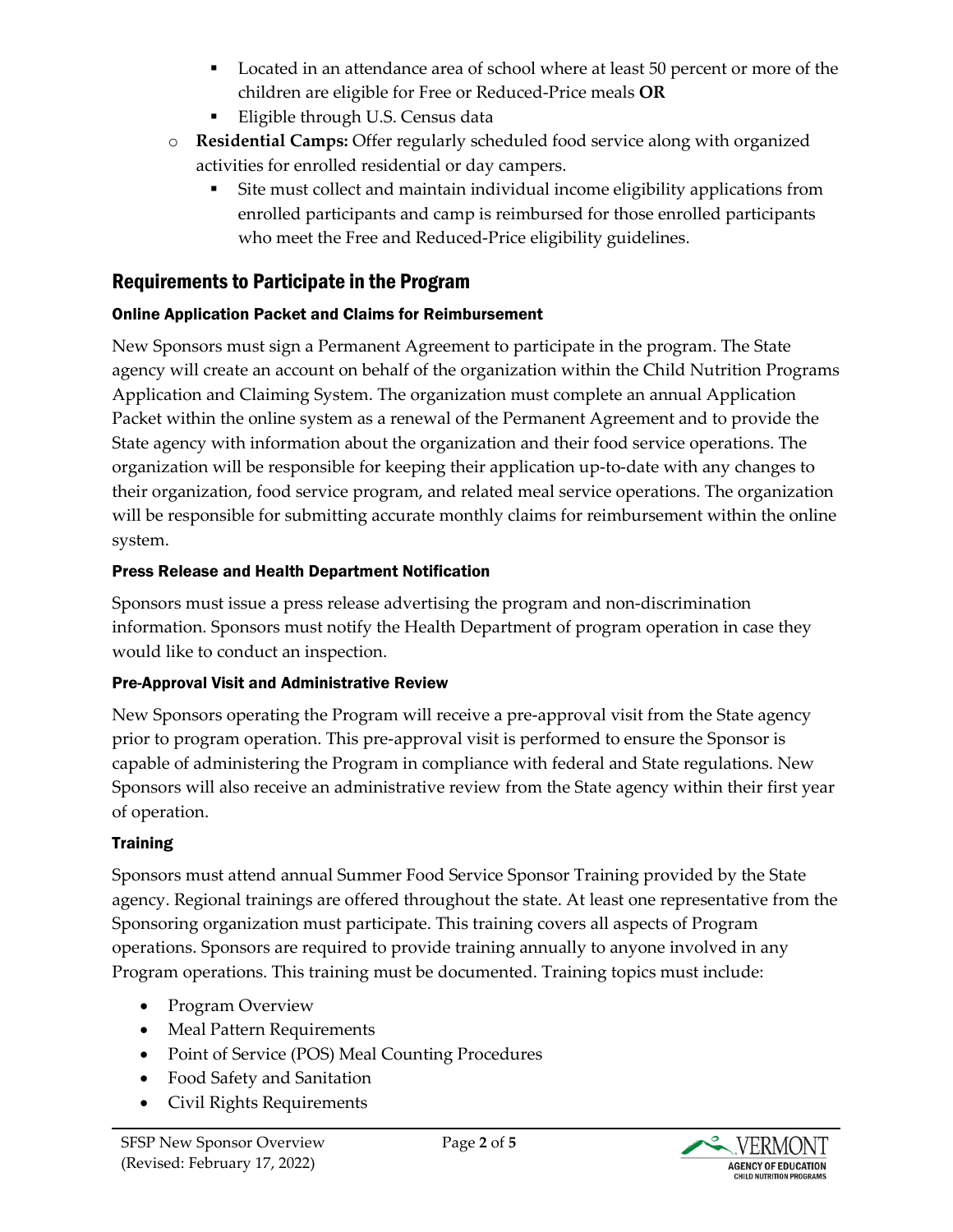• Monitoring Requirements for Program Monitors

# Sponsor Monitoring Requirements

Sponsors are financially and managerially responsible for the sites they oversee. Sponsors are required to monitor their sites to ensure the Program is being administered in compliance with regulations. These include:

- **Pre-Operational Visits**: Pre-operational visits must be conducted for new sites and those that experienced operational problems the previous year.
- **First Week Visits**: Sponsors are required to visit all sites at least once during the first week of operation. Sponsors may have this visit waived if the site operated successfully in the previous year and the Sponsor receives prior approval from the State agency.
- **Site Reviews**: Sponsors must conduct a review of each site at least once during the first four weeks of Program operation. If a site operates less than four weeks, the Sponsor must still conduct a review. The monitor will observe delivery or preparation of meals, the meal service, cleanup of the meal site, and completion of site meal counts.

Sponsor monitors should discuss concerns or problems with Site Supervisor and other site staff. The Sponsor monitor should document the details of the review on the review form, including technical assistance and training provided, and required corrective action for findings of noncompliance.

## Racial and Ethnic Data Form

Sponsors are required to complete a Racial and Ethnic Data Form to report the racial and ethnic makeup of participating children at each site. This form must be completed at least once during the site's operation each year. For residential camps, this form must be completed for each camp session. This information is used solely for statistical purposes to ensure programs are being administered in a nondiscriminatory manner.

## Meal Service Requirements

With State agency approval, Sponsors of open, restricted open, and closed-enrolled sites may serve up to two meals or snacks each day. The meals may be a combination of breakfast, lunch, supper, or snack, except the combination of a lunch and supper are not allowable.

Meals and snacks must be consumed on-site in a congregate setting to be eligible for reimbursement, unless the meal or snack is served on a State agency approved field trip.

Point of Service (POS) meal counts must be taken at the time each child/household receives a reimbursable meal. Meal counts cannot be taken before the meal is served or counted up after the meal service. Counts based on pre-order numbers, attendance numbers, or counting trays are not allowable. Camp sites must track meal counts by child's name and eligibility status.

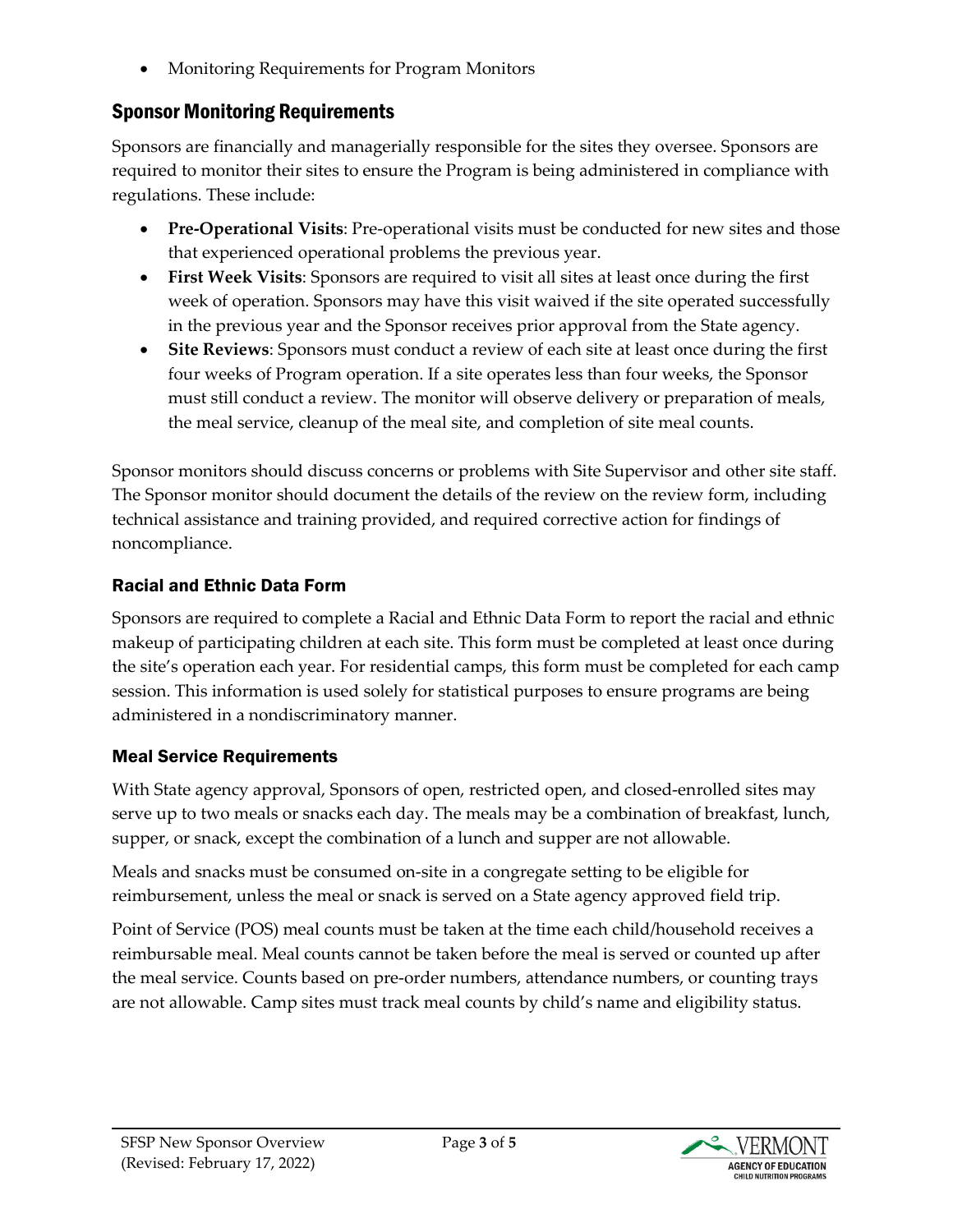## Meal Pattern Guidelines

Meals and snacks served to children, 18 and under, must meet the requirements set forth in the SFSP Meal Pattern, including specific meal components and portion sizes.

| <b>Fluid Milk Component</b>              | <b>Breakfast</b>    | Lunch/Supper        | <b>Snack Serving</b> |
|------------------------------------------|---------------------|---------------------|----------------------|
|                                          | <b>Serving Size</b> | <b>Serving Size</b> | <b>Size</b>          |
| Fluid Milk (whole, low-fat, or fat-free) | 8 fluid ounces      | 8 fluid ounces      | 8 fluid ounces       |
| flavored or unflavored                   | $(1 \text{ cup})$   | $(1 \text{ cup})$   | $(1 \text{ cup})$    |

| <b>Meat/Meat Alternate Component</b>                          | <b>Breakfast</b><br>Serving Size <sup>1</sup> | Lunch/Supper<br><b>Serving Size</b> | <b>Snack Serving</b><br><b>Size</b> |
|---------------------------------------------------------------|-----------------------------------------------|-------------------------------------|-------------------------------------|
| Lean meat, poultry, or fish                                   | 1 ounce                                       | 2 ounces                            | 1 ounce                             |
| Soy products or Alternate Protein<br>Products (APP)           | 1 ounce                                       | 2 ounces                            | 1 ounce                             |
| Cheese                                                        | 1 ounce                                       | 2 ounces                            | 1 ounce                             |
| Eggs, large                                                   | $\frac{1}{2}$                                 | 1                                   | $\frac{1}{2}$                       |
| Cooked dry beans or peas                                      | $\frac{1}{4}$ cup                             | $\frac{1}{2}$ cup                   | $\frac{1}{4}$ cup                   |
| Peanut butter, soy nut butter or other<br>nut or seed butters | 2 tablespoons                                 | 4 tablespoons                       | 2 tablespoons                       |
| Peanuts, soy nuts or other tree nuts or<br>seeds              | 1 ounce                                       | 1 ounce = $50\%$ <sup>2</sup>       | 1 ounce                             |
| Yogurt, plain or flavored, unsweetened<br>or sweetened        | 4 ounces or $\frac{1}{2}$<br>cup              | 8 ounces or 1 cup                   | 4 ounces or $\frac{1}{2}$ cup       |

| <b>Vegetables/Fruits Component</b>             | <b>Breakfast</b><br><b>Serving Size</b> | Lunch/Supper<br><b>Serving Size</b>  | <b>Snack Serving</b><br><b>Size</b>          |
|------------------------------------------------|-----------------------------------------|--------------------------------------|----------------------------------------------|
| Fresh, canned, frozen fruits and<br>vegetables | $\frac{1}{2}$ cup                       | $\frac{3}{4}$ cup total <sup>3</sup> | $\frac{3}{4}$ cup                            |
| Full-strength fruit or vegetable juice         | $\frac{1}{2}$ cup (4 fluid<br>$OZ$ .    | $\frac{3}{4}$ cup (6 fluid oz.)      | $\frac{3}{4}$ cup <sup>4</sup> (6 fluid oz.) |